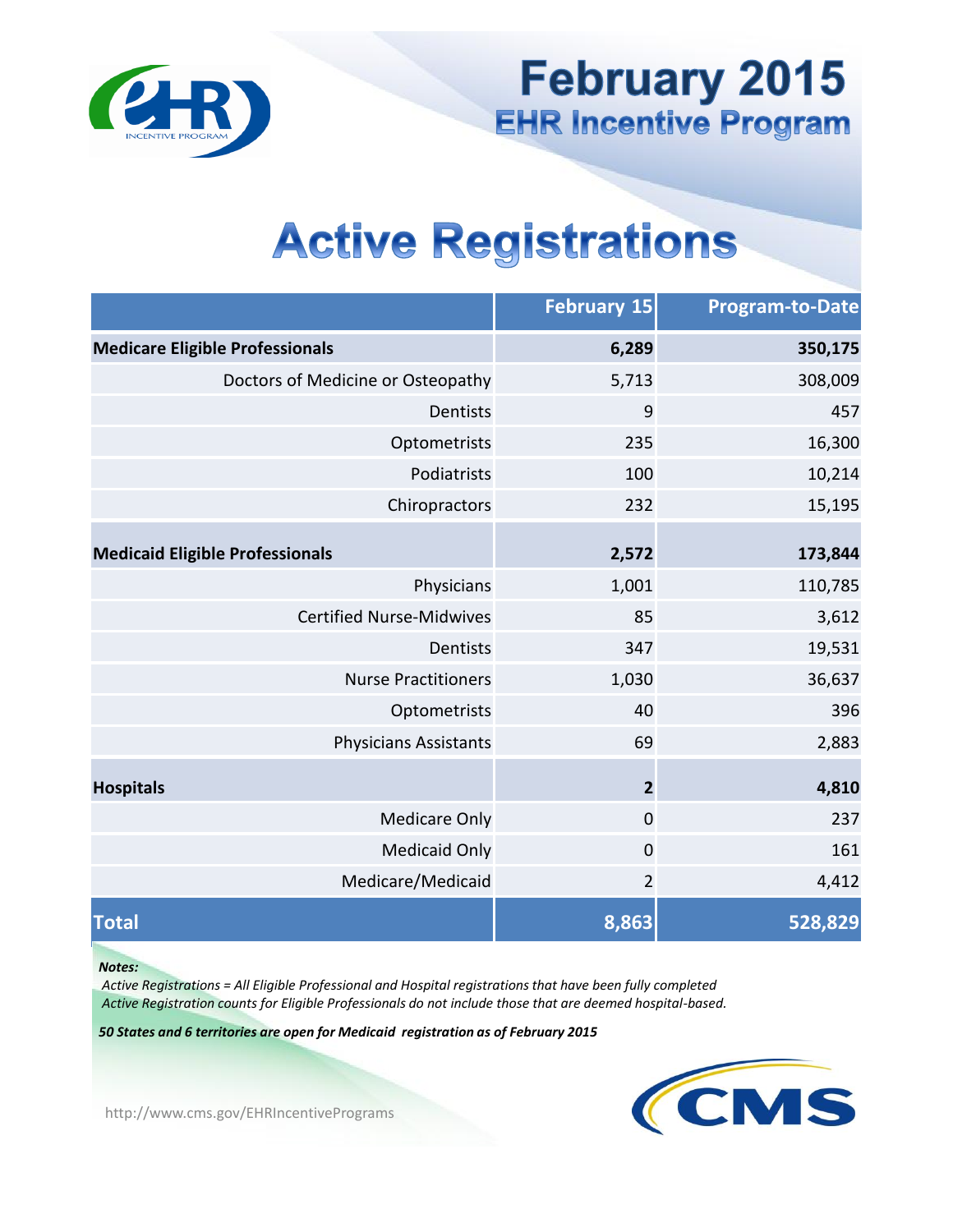

#### Medicare Provider Count & Payment Summary by Stage Number

|                                               |                                            |              | <b>Stage 1 - Program to Date</b> | <b>Stage 2 - Program to Date</b>           |                 |               |  |  |  |
|-----------------------------------------------|--------------------------------------------|--------------|----------------------------------|--------------------------------------------|-----------------|---------------|--|--|--|
|                                               | <b>Count of Unique</b><br><b>Providers</b> |              | <b>Payments</b>                  | <b>Count of Unique</b><br><b>Providers</b> | <b>Payments</b> |               |  |  |  |
| <b>Medicare Eligible Professionals</b>        | 283,530 \$                                 |              | 7,025,667,457                    | $20,738$ \$                                |                 | 137,768,400   |  |  |  |
| Doctors of Medicine or Osteopathy             | 252,429                                    | $\zeta$      | 6,312,194,422                    | 19,640 \$                                  |                 | 130,406,640   |  |  |  |
| <b>Dentists</b>                               | 265                                        | $\zeta$      | 5,533,599                        | $20 \div$                                  |                 | 141,120       |  |  |  |
| Optometrists                                  | $12,521$ \$                                |              | 282,181,821                      | $575$ \$                                   |                 | 3,900,400     |  |  |  |
| Podiatrists                                   | $8,836$ \$                                 |              | 243,019,383                      | 395 \$                                     |                 | 2,555,840     |  |  |  |
| Chiropractors                                 | 9,479                                      | $\zeta$      | 182,738,232                      | $108 \; \simeq$                            |                 | 764,400       |  |  |  |
| <b>Medicare Eligible Hospitals &amp; CAHs</b> | 4,381                                      | $\mathsf{S}$ | 11,671,626,676                   | 1,415                                      |                 | 1,077,937,054 |  |  |  |
| <b>Medicare Only</b>                          | $259$ \$                                   |              | 653,830,750                      | 74 \$                                      |                 | 52,744,343    |  |  |  |
| Medicare/Medicaid                             | $4,122$ \$                                 |              | 11,017,795,925                   | $1,341$ \$                                 |                 | 1,025,192,711 |  |  |  |
| <b>Total</b>                                  | 287,911                                    |              | 18,697,294,133                   | 22,153                                     |                 | 1,215,705,454 |  |  |  |

 •*Providers must successfully demonstrate Meaningful Use and meet all program requirements to be included in this report.* 

 •*Medicare EHR Incentive payments began in May 2011.* 

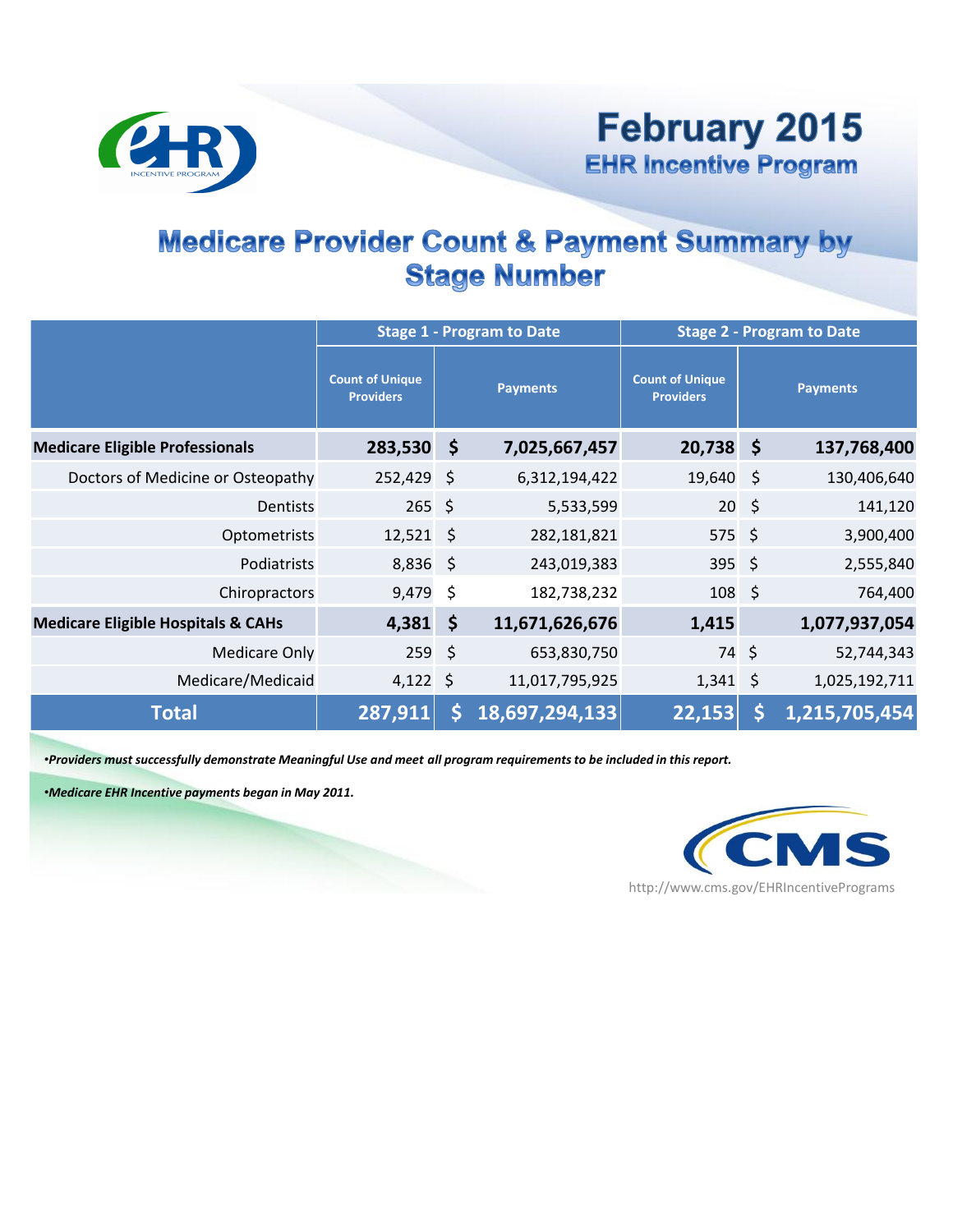### **February 2015**



**EHR Incentive Program** 

#### Provider Summary

|                                                                              | <b>Unique Providers</b><br>Paid<br>2011 Program Year | <b>Unique Providers</b><br>Paid<br>2012 Program Year | <b>Unique Providers</b><br>Paid<br>2013 Program Year | <b>Unique Providers</b><br>Paid<br>2014 Program Year | <b>Unique Providers</b><br>Paid<br>2015 Program Year | <b>Unique Providers Paid</b><br>Program To Date |
|------------------------------------------------------------------------------|------------------------------------------------------|------------------------------------------------------|------------------------------------------------------|------------------------------------------------------|------------------------------------------------------|-------------------------------------------------|
| <b>Medicare Eligible Professionals</b>                                       | 58,405                                               | 188,414                                              | 232,531                                              | 80,013                                               |                                                      | 282,607                                         |
| Doctors of Medicine or Osteopathy                                            | 51,408                                               | 168,532                                              | 207,384                                              | 71,329                                               |                                                      | 251,539                                         |
| <b>Dentists</b>                                                              | 53                                                   | 170                                                  | 207                                                  | 65                                                   |                                                      | 265                                             |
| Optometrists                                                                 | 2,576                                                | 8,593                                                | 10,227                                               | 2,735                                                |                                                      | 12,491                                          |
| Podiatrists                                                                  | 2,916                                                | 6,275                                                | 6,890                                                | 2,581                                                |                                                      | 8,835                                           |
| Chiropractors                                                                | 1,452                                                | 4,844                                                | 7,823                                                | 3,303                                                |                                                      | 9,477                                           |
| <b>Medicaid Eligible Professionals</b>                                       | 49,890                                               | 68,667                                               | 76,390                                               | 17,036                                               | 42                                                   | 137,311                                         |
| <b>Certified Nurse-Midwives</b>                                              | 1,108                                                | 1,422                                                | 1,644                                                | 330                                                  |                                                      | 2,824                                           |
| Dentists                                                                     | 2,639                                                | 5,283                                                | 5,511                                                | 1,983                                                | 26                                                   | 14,420                                          |
| <b>Nurse Practitioners</b>                                                   |                                                      | $\mathbf{1}$                                         | 64                                                   | 59                                                   | $\mathbf{1}$                                         | 117                                             |
| Optometrists                                                                 | 8,118                                                | 11,263                                               | 14,439                                               | 3,689                                                | 10                                                   | 25,502                                          |
| Physicians                                                                   | 37,388                                               | 49,919                                               | 53,814                                               | 10,782                                               | 5                                                    | 92,807                                          |
| <b>Physicians Assistants</b>                                                 | 637                                                  | 779                                                  | 918                                                  | 193                                                  |                                                      | 1,641                                           |
| <b>Eligible Hospitals &amp; CAHs</b>                                         | 2,320                                                | 3,308                                                | 4,216                                                | 3,590                                                | 4                                                    | 4,779                                           |
| <b>Medicare Only</b>                                                         | 70                                                   | 164                                                  | 229                                                  | 168                                                  | $\overline{\phantom{a}}$                             | 237                                             |
| <b>Medicaid Only</b>                                                         | 54                                                   | 72                                                   | 90                                                   | 32                                                   | $\mathbf{1}$                                         | 139                                             |
| Medicare/Medicaid                                                            | 2,196                                                | 3,072                                                | 3,897                                                | 3,390                                                | 3                                                    | 4,403                                           |
| <b>Medicare Advantage Organizations</b><br><b>For Eligible Professionals</b> | 10,472                                               | 11,315                                               | 11,641                                               |                                                      |                                                      | 13,635                                          |
| <b>Total</b>                                                                 | 121,087                                              | 271,704                                              | 324,778                                              | 100,639                                              | 46                                                   | 438,332                                         |

#### *Notes:*

 •*90,690 EPs have received a HPSA bonus payment for program years 2011, 2012 and 2013.* 

 •*57,678 EPs have received a partial incentive payment based on their allowable charges for program years 2011, 2012 and 2013.* 

 •*358,888 EPs and 6,099 EHs had their payment reduced due to sequestration.* 

 •*3,645 hospitals have received payments under both Medicare and Medicaid (of those, 792 were CAHs).* 

 *As of date, program year 2015 payments shown above have been paid by the MEDICAID Incentive Program under AIU (Adopted, Implemented or Upgraded), on their first year of participation (Payment Year 1).* 

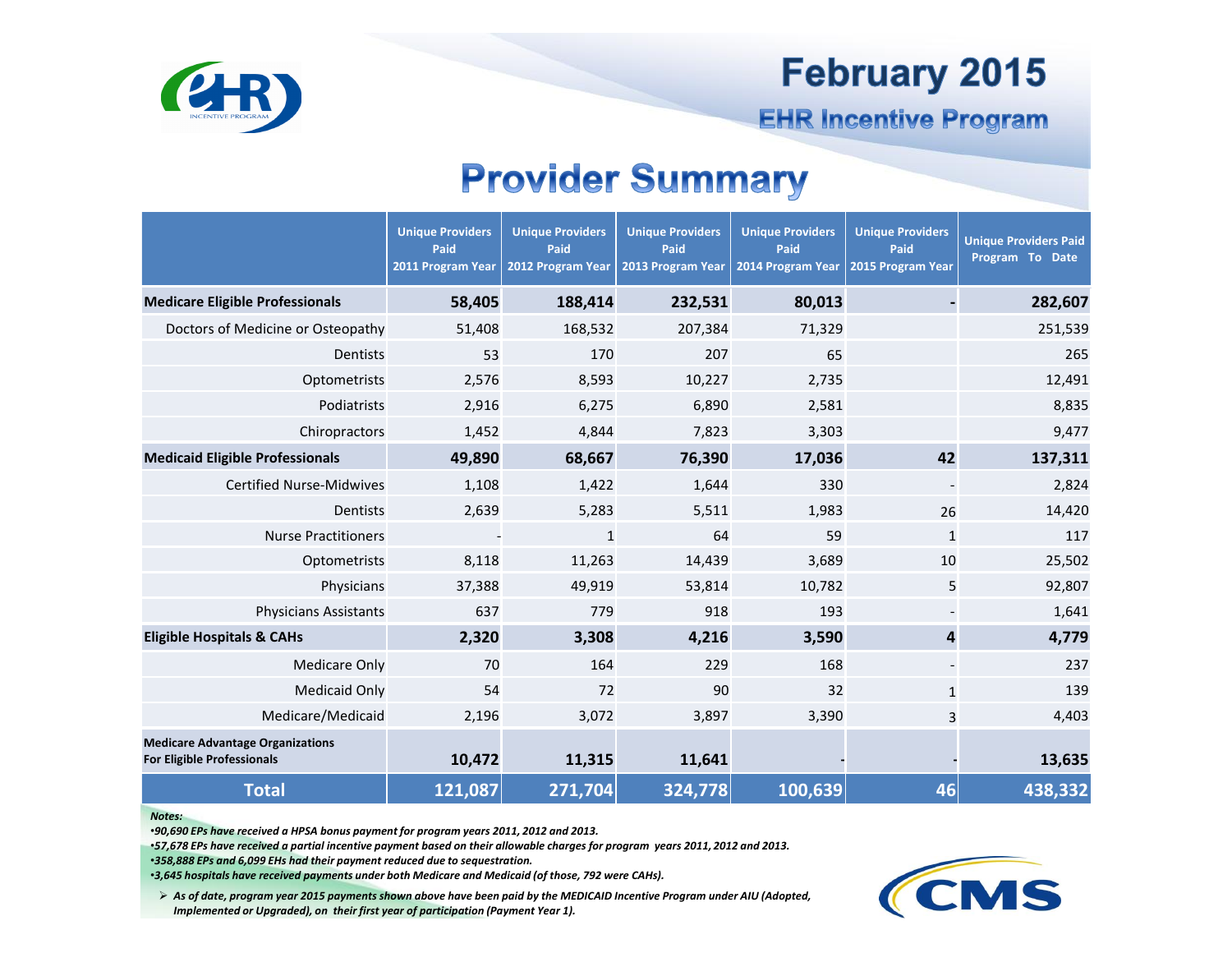*Medicare Advantage Organizations are paid annually.* •*Medicare Advantage Organizations are paid annually.* http://www.cms.gov/EHRIncentivePrograms •*Medicaid EHR Incentive payments began in January 2011* 

*Implemented or Upgraded), on their first year of participation (Payment Year 1).*

•*Medicare EHR Incentive payments began in May 2011* 

 $\overline{\phantom{a}}$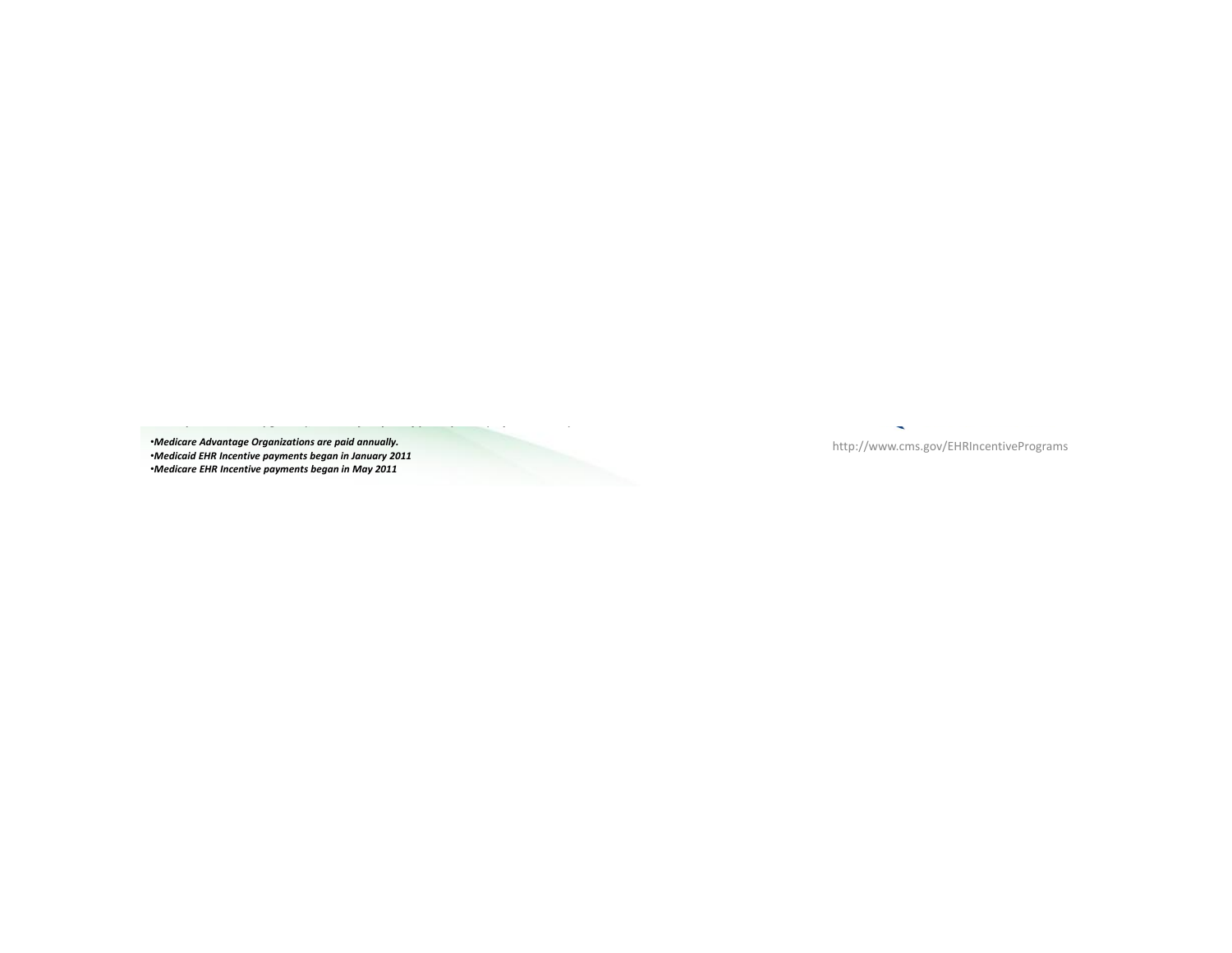

## **February 2015**

**EHR Incentive Program** 

### Payment Summary

|                                                                              |    | <b>Amount Paid</b><br>2011 Program Year | <b>Amount Paid</b><br>2012 Program Year |                | <b>Amount Paid</b><br>2013 Program Year |                | <b>Amount Paid</b><br>2014 Program Year |               | <b>Amount Paid</b><br>2015 Program Year |                          | <b>Amount Paid</b><br>Program To Date |                |
|------------------------------------------------------------------------------|----|-----------------------------------------|-----------------------------------------|----------------|-----------------------------------------|----------------|-----------------------------------------|---------------|-----------------------------------------|--------------------------|---------------------------------------|----------------|
| <b>Medicare Eligible Professionals</b>                                       | \$ | 979,666,454 \$                          |                                         | 2,879,890,183  | \$                                      | 2,576,876,019  | \$.                                     | 727,003,200   | \$                                      |                          | \$                                    | 7,163,435,857  |
| Doctors of Medicine or Osteopathy                                            | \$ | 869,606,164                             | -Ś                                      | 2,606,209,082  | $\zeta$                                 | 2,318,210,056  | \$                                      | 648,575,760   | \$                                      | $\overline{\phantom{a}}$ | $\zeta$                               | 6,442,601,062  |
| Dentists \$                                                                  |    | 757,738 \$                              |                                         | 2,256,298 \$   |                                         | 2,041,322 \$   |                                         | 619,360       | \$                                      |                          | $-$ \$                                | 5,674,719      |
| Optometrists \$                                                              |    | 39,019,045                              | \$                                      | 116,937,152    | \$                                      | 105,269,305    | $\zeta$                                 | 24,856,720    | \$                                      |                          | $-$ \$                                | 286,082,221    |
| Podiatrists \$                                                               |    | 51,783,860 \$                           |                                         | 97,211,161 \$  |                                         | 75,572,922     | \$                                      | 21,007,280    | \$                                      |                          | $-$ \$                                | 245,575,223    |
| Chiropractors \$                                                             |    | 18,499,648 \$                           |                                         | 57,276,490 \$  |                                         | 75,782,414     | - \$                                    | 31,944,080    | \$                                      | $\overline{\phantom{a}}$ | $\ddot{\mathsf{S}}$                   | 183,502,632    |
| <b>Medicaid Eligible Professionals</b>                                       | \$ | 1,047,788,450 \$                        |                                         | 1,196,523,196  | \$                                      | 1,063,446,450  | \$                                      | 238,549,417   | \$                                      | 859,917                  | $\ddot{\mathsf{s}}$                   | 3,547,167,430  |
| Certified Nurse-Midwives \$                                                  |    | 23,545,000 \$                           |                                         | 24,076,250 \$  |                                         | 22,185,000 \$  |                                         | 4,360,500     | \$                                      | $\overline{\phantom{a}}$ | \$                                    | 74,166,750     |
| Dentists \$                                                                  |    | 55,993,750                              | \$                                      | 109,861,084    | \$                                      | 108,343,250    | $\zeta$                                 | 40,264,500    | \$                                      | 552,500 \$               |                                       | 315,015,084    |
| <b>Nurse Practitioners</b>                                                   | \$ | 172,266,673                             | $\zeta$                                 | 198,403,003    | \$                                      | 215,771,092    | $\zeta$                                 | 56,294,088 \$ |                                         | 205,417 \$               |                                       | 642,940,273    |
| Optometrists                                                                 | \$ | - 1                                     | $\zeta$                                 | 8,500          | \$                                      | $1,225,417$ \$ |                                         | 1,075,250     | -\$                                     | $21,250$ \$              |                                       | 2,330,417      |
| Physicians                                                                   | \$ | 782,553,027                             | \$                                      | 851,262,859    | \$                                      | 703,078,191    | \$                                      | 133,473,829   | \$                                      | 80,750                   | \$                                    | 2,470,448,656  |
| Physicians Assistants \$                                                     |    | 13,430,000 \$                           |                                         | 12,911,500 \$  |                                         | 12,843,500 \$  |                                         | 3,081,250     | \$                                      | $\blacksquare$           | \$                                    | 42,266,250     |
| <b>Eligible Hospitals &amp; CAHs</b>                                         | \$ | 3,179,822,927                           | -\$                                     | 5,585,019,683  | \$                                      | 6,281,396,914  | \$                                      | 3,418,759,643 | \$                                      | 1,868,754                | 'S                                    | 18,466,867,922 |
| Medicare Only                                                                | \$ | 113,944,002                             | -\$                                     | 231,688,160    | \$                                      | 229,545,628    | $\ddot{\mathsf{S}}$                     | 131,397,302   | \$                                      | $\overline{\phantom{a}}$ | \$                                    | 706,575,093    |
| <b>Medicaid Only</b>                                                         | \$ | 129,490,816                             | \$                                      | 107,477,514    | \$                                      | 116,335,294    | \$                                      | 27,993,814    | \$                                      | 1,594,619                | \$                                    | 382,892,057    |
| Medicare/Medicaid                                                            | S  | 2,936,388,109                           | Ŝ                                       | 5,245,854,009  | \$                                      | 5,935,515,991  | Ś                                       | 3,259,368,527 | \$                                      | 274,136                  | \$                                    | 17,377,400,772 |
| <b>Medicare Advantage Organizations</b><br><b>For Eligible Professionals</b> | \$ | 180,106,590                             | Ŝ.                                      | 134,773,289 \$ |                                         | 91,873,828     | \$                                      |               | \$                                      |                          | \$                                    | 406,753,707    |
| <b>Total</b>                                                                 | \$ | 5,387,384,421                           |                                         | 9,796,206,352  | S                                       | 10,013,593,212 |                                         | 4,384,312,260 | Ŝ                                       | 2,728,671                | Ŝ.                                    | 29,584,224,916 |

 *Notes:* 

 •*\$125,354,226 has been paid in HPSA bonuses for program years 2011, 2012 and 2013 (not included in the totals above).* 

 •*Total in Sequestration Reductions:* 

 •*EPs: \$67,472,845*  •*EHs: \$142,841,659* 

 *As of date, program year 2015 payments shown above have been paid by the MEDICAID Incentive Program under AIU (Adopted, Implemented or Upgraded), on their first year of participation (Payment Year 1).*